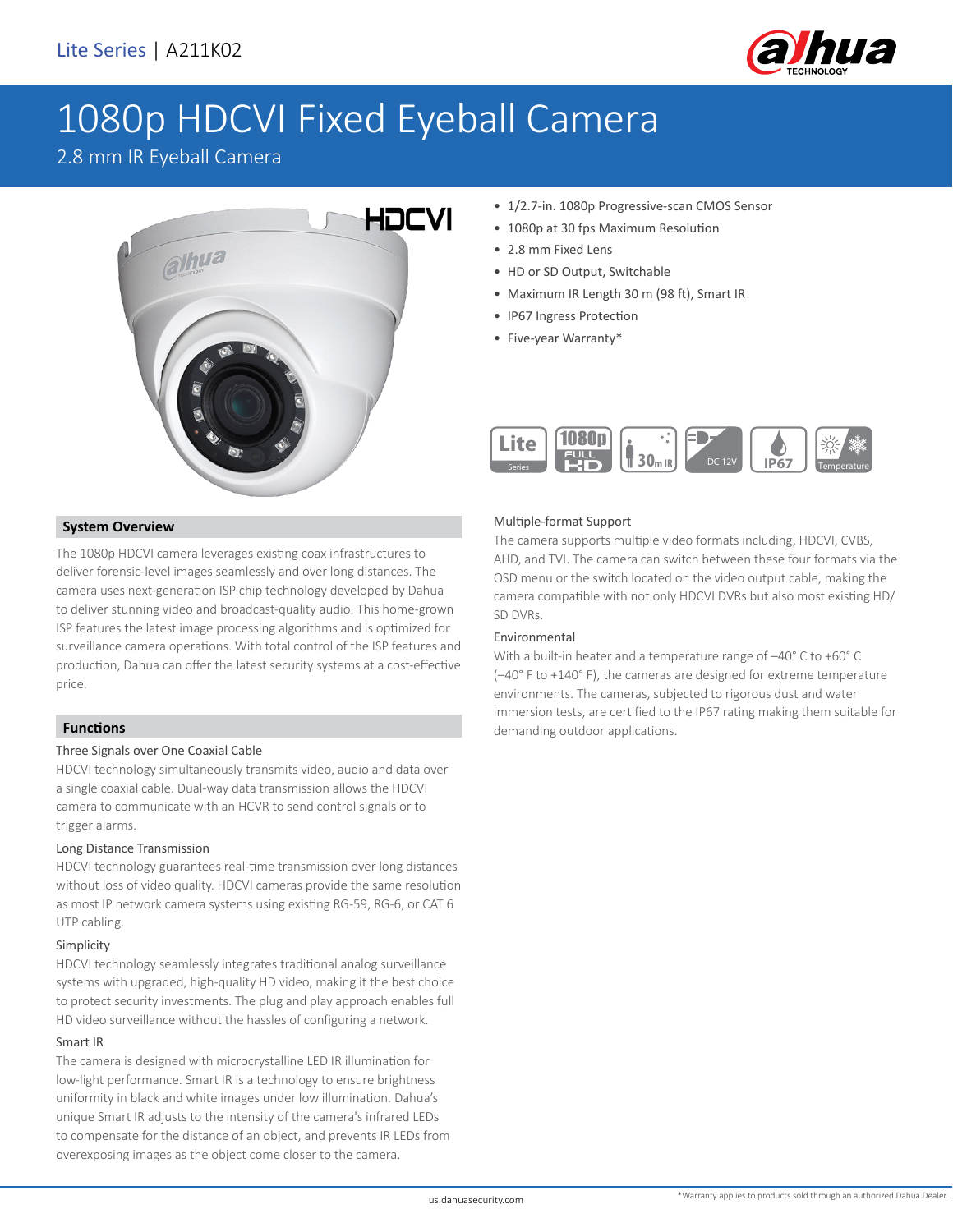## Lite Series | A211K02

### **Technical Specification**

### Camera

| Image Sensor                    | 1/2.7-in. CMOS                                        |  |
|---------------------------------|-------------------------------------------------------|--|
| <b>Effective Pixels</b>         | 1920(H) x 1280(V), 2 MP                               |  |
| <b>Scanning System</b>          | Progressive                                           |  |
| <b>Electronic Shutter Speed</b> | 1/30 s to 1/100000 s                                  |  |
| Minimum Illumination            | Color: 0.02 Lux at F1.85 (30 IRE)<br>0 Lux with IR on |  |
| S/N Ratio                       | More than 65 dB                                       |  |
| <b>IR Distance</b>              | Up to 30 m (98.04 ft)                                 |  |
| IR On/Off Control               | Auto, Manual                                          |  |
| <b>IR LEDS</b>                  | 12                                                    |  |
| Lens                            |                                                       |  |
| Lens Type                       | Fixed Lens / Fixed Iris                               |  |
| Mount Type                      | Board-in                                              |  |
| Focal Length                    | $2.8$ mm                                              |  |
| Max Aperture                    | F1.85                                                 |  |
| Horizontal Angle of View        | $103^\circ$                                           |  |
| <b>Close Focus Distance</b>     | 900 mm (35.43 in.)                                    |  |
| $- -1$                          |                                                       |  |

#### DORI<sup>1</sup> Distance

| Detect        | Observe       | Recognize     | Identify    |
|---------------|---------------|---------------|-------------|
| $(8$ ppf $)$  | $(19$ ppf $)$ | $(38$ ppf $)$ | $(76$ ppf)  |
| 37 m (121 ft) | 15 m (49 ft)  | 8 m (26 ft)   | 4 m (13 ft) |

### Installation Angle

Range

Pan: 0° to 360° Tilt: 0° to 78° Rotation: 0° to 360°

| Video                                  |                                                                                                              |                                                        |  |  |
|----------------------------------------|--------------------------------------------------------------------------------------------------------------|--------------------------------------------------------|--|--|
| Resolution                             | 1080p (1920 x 1080)                                                                                          |                                                        |  |  |
| <b>Frame Rate</b>                      | 1080p at 30 fps<br>720p at 30/60 fps                                                                         |                                                        |  |  |
| Video Output                           | One (1) BNC HDCVI High-definition Channel or<br>One (1) BNC CVBS, AHD or TVI Channel, switchable             |                                                        |  |  |
|                                        | RG-59/U Coax                                                                                                 | 720p: 800 m (2624.67 ft)<br>1080p: 500 m (1640.42 ft)  |  |  |
| Video Transmission <sup>2</sup>        | RG-6/U Coax                                                                                                  | 720p: 1200 m (3937.01 ft)<br>1080p: 800 m (2624.67 ft) |  |  |
|                                        | CAT 6 UTP<br>(balun required)                                                                                | 720p: 450 m (1476.38 ft)<br>1080p: 300 m (984.25 ft)   |  |  |
| Day/Night                              | Auto (ICR), Manual                                                                                           |                                                        |  |  |
| <b>OSD Menu</b>                        | Multi-language                                                                                               |                                                        |  |  |
| <b>BLC Mode</b>                        | BLC, HLC, DWDR                                                                                               |                                                        |  |  |
| <b>WDR</b>                             | Digital WDR                                                                                                  |                                                        |  |  |
| Gain Control                           | AGC                                                                                                          |                                                        |  |  |
| Noise Reduction                        | 2D                                                                                                           |                                                        |  |  |
| <b>White Balance</b>                   | Auto, Manual                                                                                                 |                                                        |  |  |
| Smart IR                               | Auto, Manual                                                                                                 |                                                        |  |  |
| Certifications                         |                                                                                                              |                                                        |  |  |
| Safety                                 | EN55032, EN55024, EN50130-4<br>UL60950-1+CAN/CSA C22.2 No.60950-1                                            |                                                        |  |  |
| Electromagnetic Compatibility<br>(EMC) | FCC CFR 47 FCC Part 15 Subpart B<br>ANSI C63.4-2014                                                          |                                                        |  |  |
| Electrical                             |                                                                                                              |                                                        |  |  |
| Power Supply                           | 12 VDC ±30%                                                                                                  |                                                        |  |  |
| Power Consumption                      | Maximum 3.3 W (12 VDC with IR on)                                                                            |                                                        |  |  |
| Environmental                          |                                                                                                              |                                                        |  |  |
| <b>Operating Conditions</b>            | $-40^{\circ}$ C to +60° C (-40° F to +140° F),<br>Less than 90% RH<br>Initiate startup above -40° C (-40° F) |                                                        |  |  |
| <b>Storage Conditions</b>              | 40° C to +60° C (-40° F to +140° F),<br>Less than 90% RH                                                     |                                                        |  |  |
| Ingress Protection                     | <b>IP67</b>                                                                                                  |                                                        |  |  |
| Construction                           |                                                                                                              |                                                        |  |  |
| Casing                                 | Aluminium                                                                                                    |                                                        |  |  |
| <b>Dimensions</b>                      | ø93.40 mm × 79.40 mm (ø3.68 in. x 3.13 in.)                                                                  |                                                        |  |  |
| Net Weight                             | 0.27 kg (0.60 lb)                                                                                            |                                                        |  |  |
| <b>Gross Weight</b>                    | 0.34 kg (0.75 lb)                                                                                            |                                                        |  |  |

- 1. The DORI distance is a measure of the general proximity for a specific classification to help pinpoint the right camera for your needs. The DORI distance is calculated based on sensor specifications and lab test results according to EN 62676-4 , the standard that defines the criteria for the Detect, Observe, Recognize and Identify classifications.
- 2. Transmission distance results verified by real-scene testing in Dahua's test laboratory. Actual transmission distances may vary due to external influences, cable quality, and wiring structures.